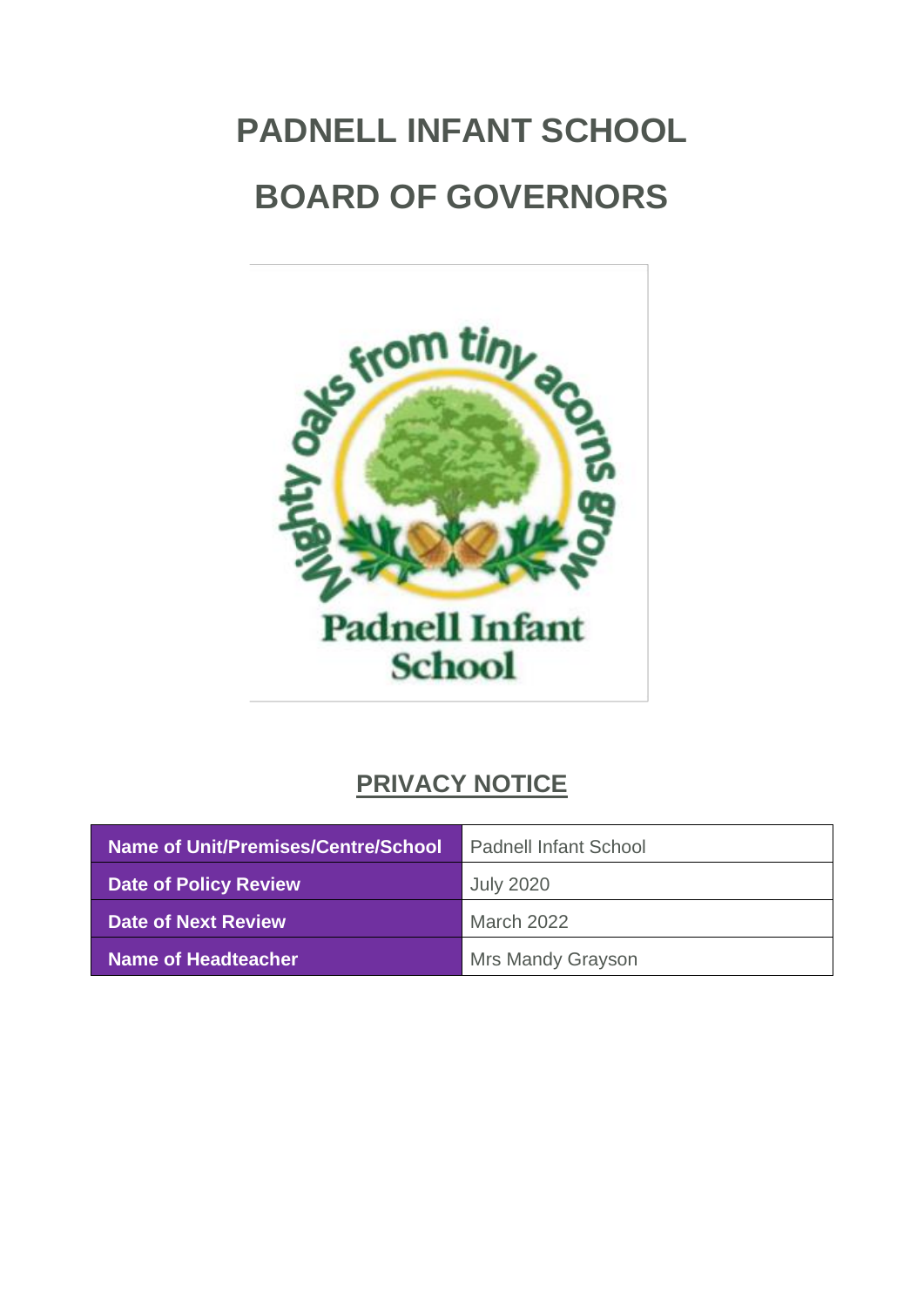## <span id="page-1-0"></span>**Administration Record**

| <b>Modification</b>                       | <b>Date</b>  |
|-------------------------------------------|--------------|
| Full Governing Body Approval              | 21 May 2018  |
| Full Governing Body Comments Incorporated | 21 May 2018  |
| For Full Governing Body Approval          | 13 July 2020 |
|                                           |              |
|                                           |              |
|                                           |              |
|                                           |              |
|                                           |              |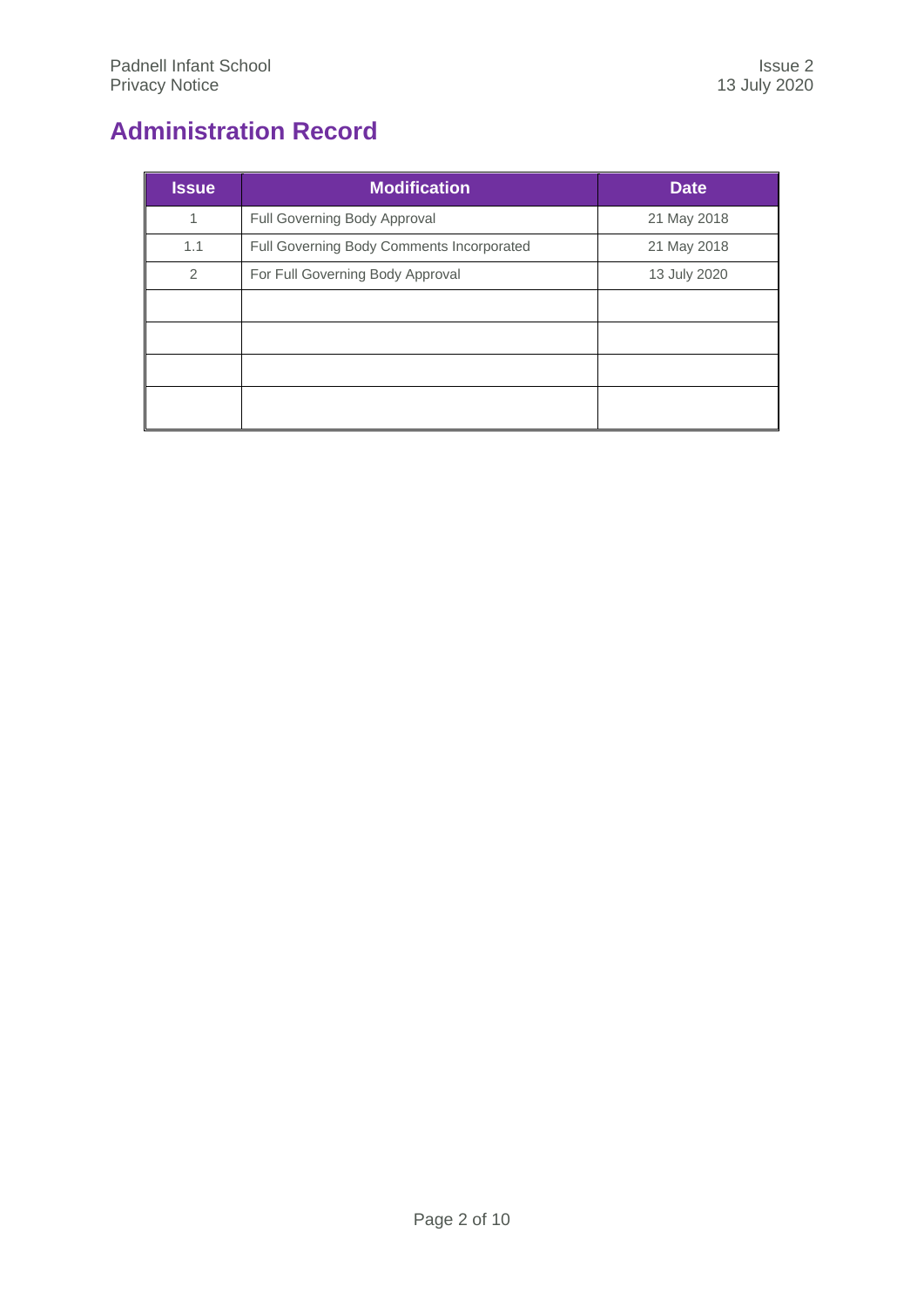## <span id="page-2-0"></span>**Contents Page**

| $\mathbf{1}$   |      |                                                                                   |  |
|----------------|------|-----------------------------------------------------------------------------------|--|
|                | 1.1  |                                                                                   |  |
|                | 1.2  | The categories of personal information that we collect, hold and share include: 4 |  |
|                | 1.3  |                                                                                   |  |
|                | 1.4  |                                                                                   |  |
|                | 1.5  |                                                                                   |  |
|                | 1.6  |                                                                                   |  |
|                | 1.7  |                                                                                   |  |
|                | 1.8  |                                                                                   |  |
|                | 1.9  |                                                                                   |  |
|                | 1.10 |                                                                                   |  |
| 2 <sup>1</sup> |      |                                                                                   |  |
|                | 2.1  |                                                                                   |  |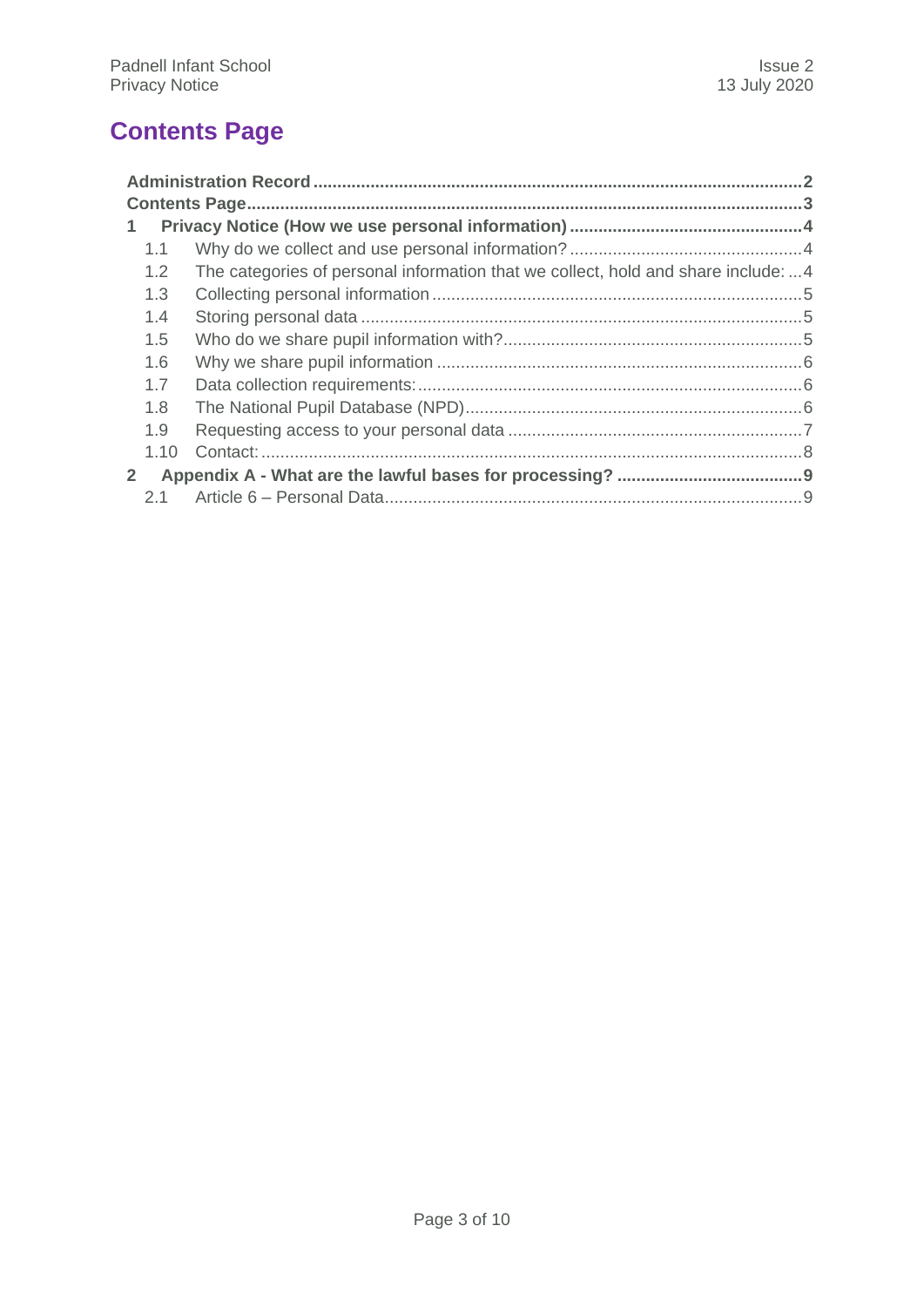## <span id="page-3-1"></span><span id="page-3-0"></span>**1 Privacy Notice (How we use personal information)**

#### **1.1 Why do we collect and use personal information?**

- 1.1.1 We collect and use personal information:
	- To support pupil learning to monitor and report on pupil progress;
	- To provide appropriate pastoral care to assess the quality of our services and how well our school is doing;
	- Statistical forecasting and planning;
	- To comply with the law regarding data sharing;
	- To provide communication and updates between school and home and promotion of the school.

### <span id="page-3-2"></span>**1.2 The categories of personal information that we collect, hold and share include:**

- Personal information (such as name, unique pupil number and address, photographs);
- Characteristics (such as ethnicity, language, nationality, country of birth and free school meal eligibility);
- Attendance information (such as sessions attended, number of absences and absence reasons) and exclusions;
- Assessment information;
- Modes of travel;
- Relevant medical, special educational needs and behavioural information.
- 1.2.2 The General Data Protection Regulation allows us to collect and use pupil information with consent of the data subject, where we are complying with a legal requirement, where processing is necessary to protect the vital interests of a data subject or another person and where processing is necessary for the performance of a task carried out in the public interest or in the exercise of official authority vested in the controller. When the personal information is Special Category Information we may rely on processing being in the substantial public interest in addition to consent of the data subject and the vital interests of the data subject or another.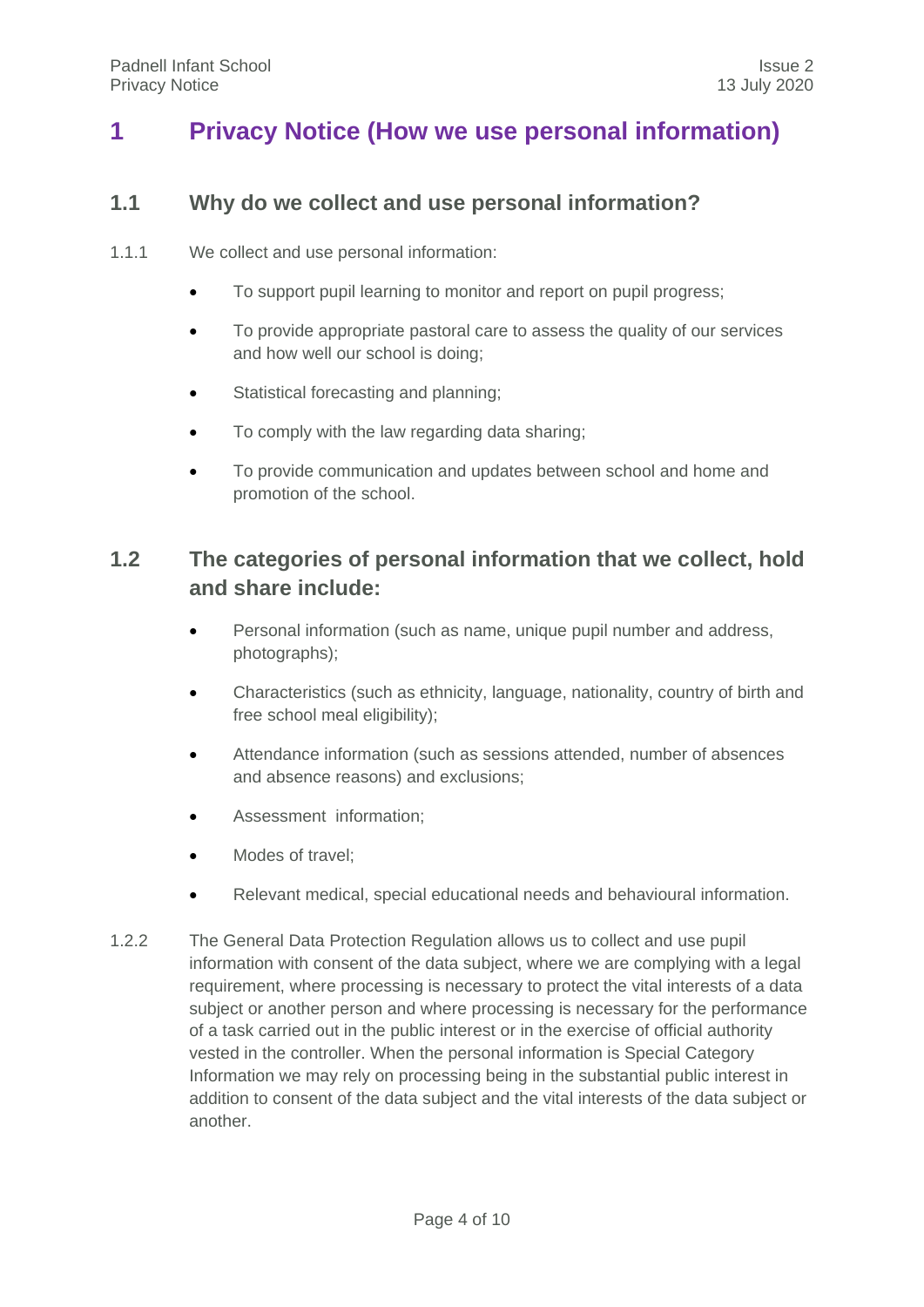- 1.2.3 Our requirement for this data and our legal basis for processing this data includes the Education Act 1996, 2002 and 2011, The Children's Act 1989 and 2004, Education and Skills Act 2008, Schools Standards and Framework Act 1998 and the Equalities Act 2010.
- 1.2.4 Padnell Infant School collects & uses pupil information for general purpose using one of the lawful basis listed in article 6 for personal data & one of the lawful basis under article 9 where special category data is used. (see Appendix A)

#### <span id="page-4-0"></span>**1.3 Collecting personal information**

1.3.1 Whilst the majority of personal information you provide to us is mandatory, some of it is provided to us on a voluntary basis. In order to comply with the General Data Protection Regulation, we will inform you whether you are required to provide certain personal information to us or if you have a choice in this. Where we are using your personal information only on the basis of your permission you may ask us to stop processing this personal information at any time.

#### <span id="page-4-1"></span>**1.4 Storing personal data**

1.4.1 We hold pupil data for / in accordance with our retention schedule which is for the time that the pupil attends our school with the exception of the School website and any promotional material. Consent will be obtained from parents in relation to any children who have left the school who are continually used in relation to promotional material.

#### <span id="page-4-2"></span>**1.5 Who do we share pupil information with?**

- 1.5.1 We routinely share pupil information with:
	- Schools that the pupil's attend after leaving us;
	- Our local authority;
	- The Department for Education (DfE);
	- Outside agencies to support pupil learning and statistical planning;
	- Outside agencies to support pupil pastoral care;
	- Outside agencies for communication between school and home.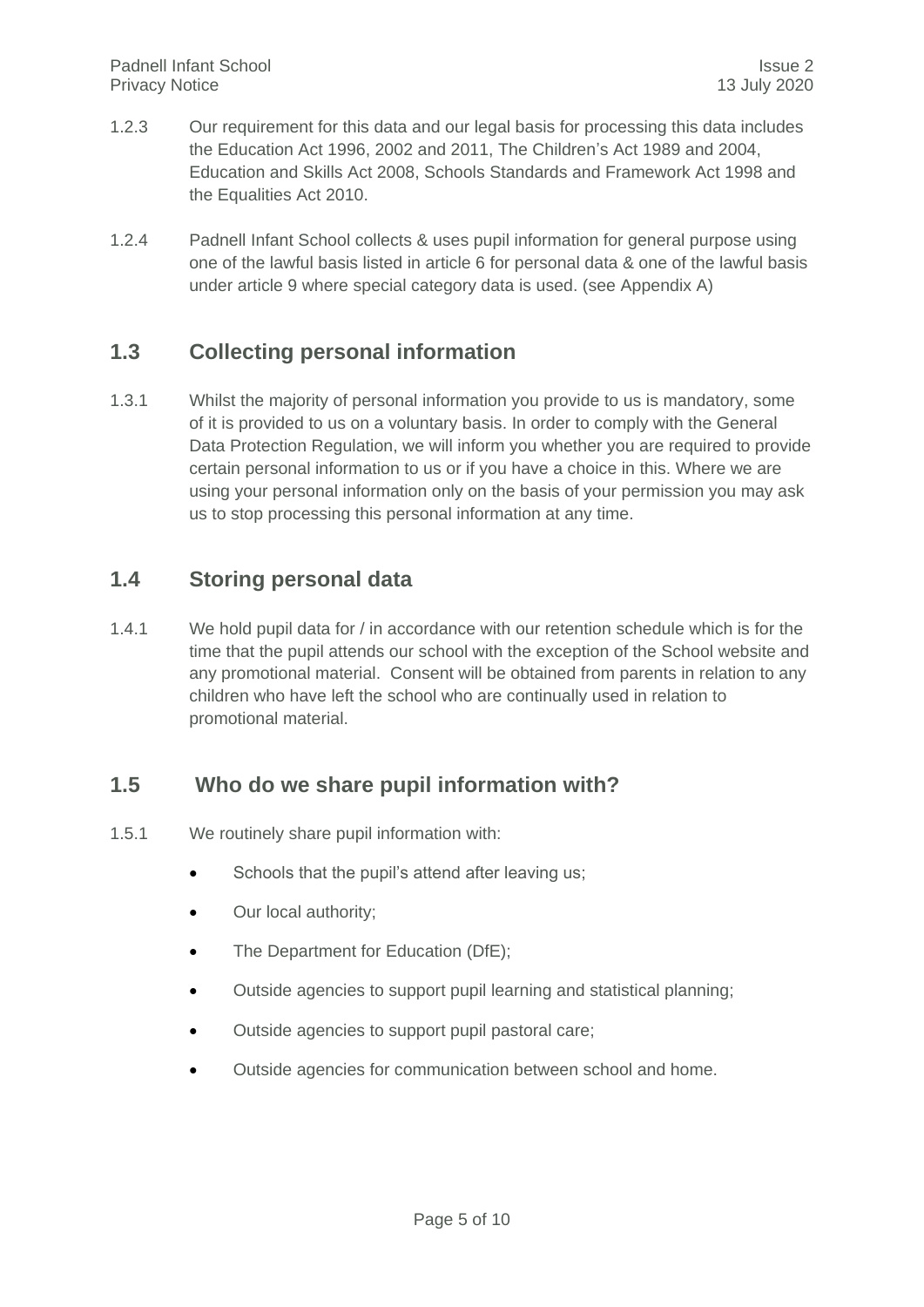#### <span id="page-5-0"></span>**1.6 Why we share pupil information**

- 1.6.1 We do not share personal information with anyone without consent unless the law and our policies allow us to do so.
- 1.6.2 We share pupils' data with the DfE on a statutory basis. This data sharing underpins school funding and educational attainment policy and monitoring.
- 1.6.3 We are required to share information about our pupils with our local authority (LA) and the DfE under section 3 of The Education (Information About Individual Pupils) (England) Regulations 2013.

#### <span id="page-5-1"></span>**1.7 Data collection requirements:**

1.7.1 To find out more about the data collection requirements placed on us by the Department for Education (for example; via the school census) go to [https://www.gov.uk/education/data-collection-and-censuses-for-schools.](https://www.gov.uk/education/data-collection-and-censuses-for-schools)

#### <span id="page-5-2"></span>**1.8 The National Pupil Database (NPD)**

- 1.8.1 The National Pupil Database (NPD) is owned and managed by the Department for Education and contains information about pupils in schools in England. It provides invaluable evidence on educational performance to inform independent research, as well as studies commissioned by the Department. It is held in electronic format for statistical purposes. This information is securely collected from a range of sources including schools, local authorities and awarding bodies.
- 1.8.2 We are required by law, to provide information about our pupils to the DfE as part of statutory data collections such as the school census and early years' census. Some of this information is then stored in the NPD. The law that allows this is the Education (Information About Individual Pupils) (England) Regulations 2013.
- 1.8.3 To find out more about the pupil information we share with the department, for the purpose of data collections, go to [https://www.gov.uk/education/data-collection](https://www.gov.uk/education/data-collection-and-censuses-for-schools)[and-censuses-for-schools.](https://www.gov.uk/education/data-collection-and-censuses-for-schools)
- 1.8.4 To find out more about the NPD, go to [https://www.gov.uk/government/publications/national-pupil-database-user-guide](https://www.gov.uk/government/publications/national-pupil-database-user-guide-and-supporting-information)[and-supporting-information.](https://www.gov.uk/government/publications/national-pupil-database-user-guide-and-supporting-information)
- 1.8.5 The department may share information about our pupils from the NPD with third parties who promote the education or well-being of children in England by: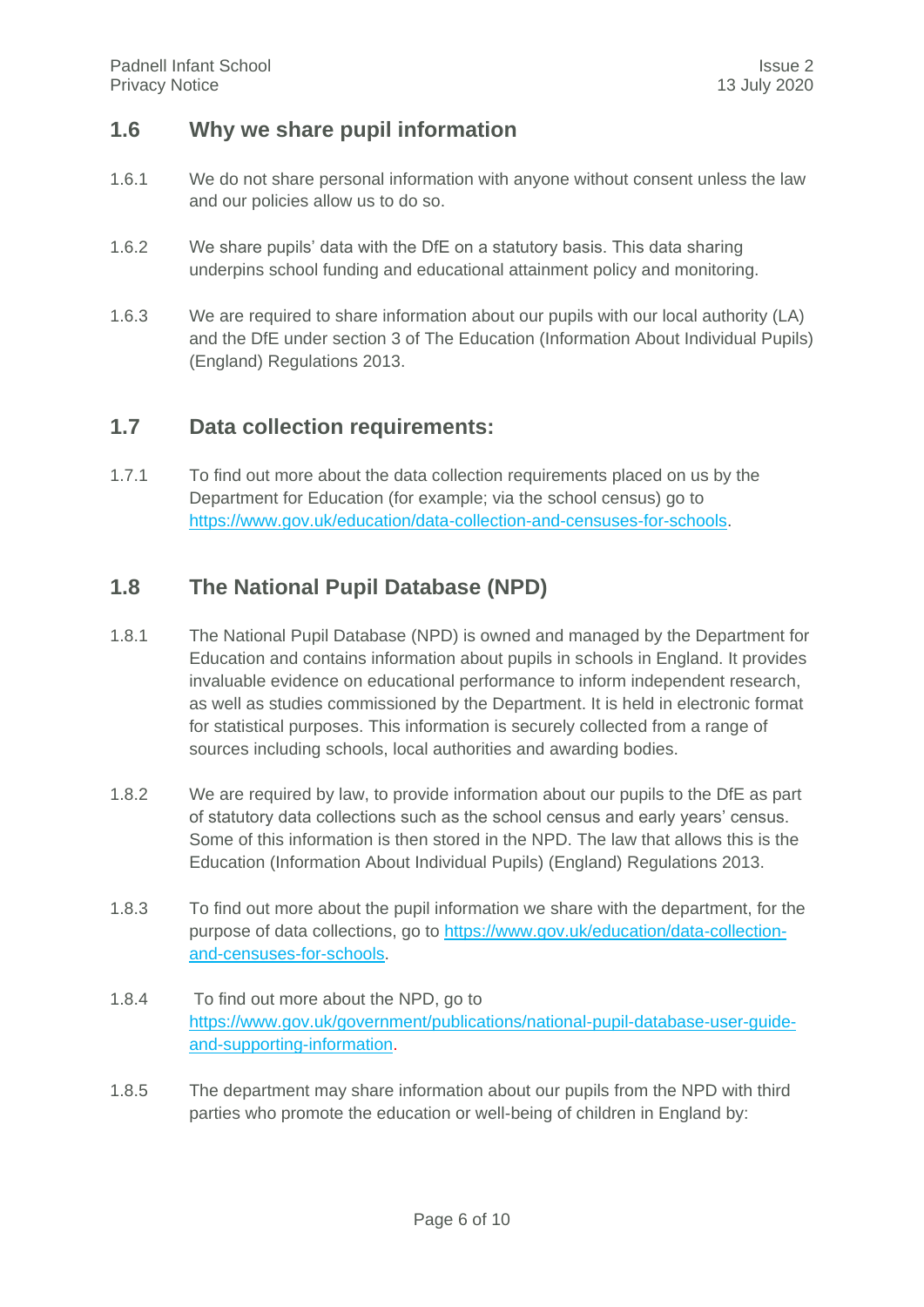- Conducting research or analysis;
- Producing statistics;
- Providing information, advice or guidance.
- 1.8.6 The Department has robust processes in place to ensure the confidentiality of our data is maintained and there are stringent controls in place regarding access and use of the data. Decisions on whether DfE releases data to third parties are subject to a strict approval process and based on a detailed assessment of:
	- Who is requesting the data;
	- The purpose for which it is required;
	- The level and sensitivity of data requested: and:
	- The arrangements in place to store and handle the data.
- 1.8.7 To be granted access to pupil information, organisations must comply with strict terms and conditions covering the confidentiality and handling of the data, security arrangements and retention and use of the data.
- 1.8.8 For more information about the department's data sharing process, please visit: [https://www.gov.uk/data-protection-how-we-collect-and-share-research-data.](https://www.gov.uk/data-protection-how-we-collect-and-share-research-data)
- 1.8.9 For information about which organisations the department has provided pupil information, (and for which project), please visit the following website: [https://www.gov.uk/government/publications/national-pupil-database-requests](https://www.gov.uk/government/publications/national-pupil-database-requests-received)[received.](https://www.gov.uk/government/publications/national-pupil-database-requests-received)
- <span id="page-6-0"></span>1.8.10 To contact DfE:<https://www.gov.uk/contact-dfe>

#### **1.9 Requesting access to your personal data**

- 1.9.1 Under data protection legislation, parents and pupils have the right to request access to information about them that we hold. To make a request for your personal information, or be given access to your child's educational record, contact Mrs Elaine Blackham.
- 1.9.2 You also have the right, subject to some limitations to:
	- Object to processing of personal data that is likely to cause, or is causing, damage or distress;
	- Prevent processing for the purpose of direct marketing;
	- Object to decisions being taken by automated means;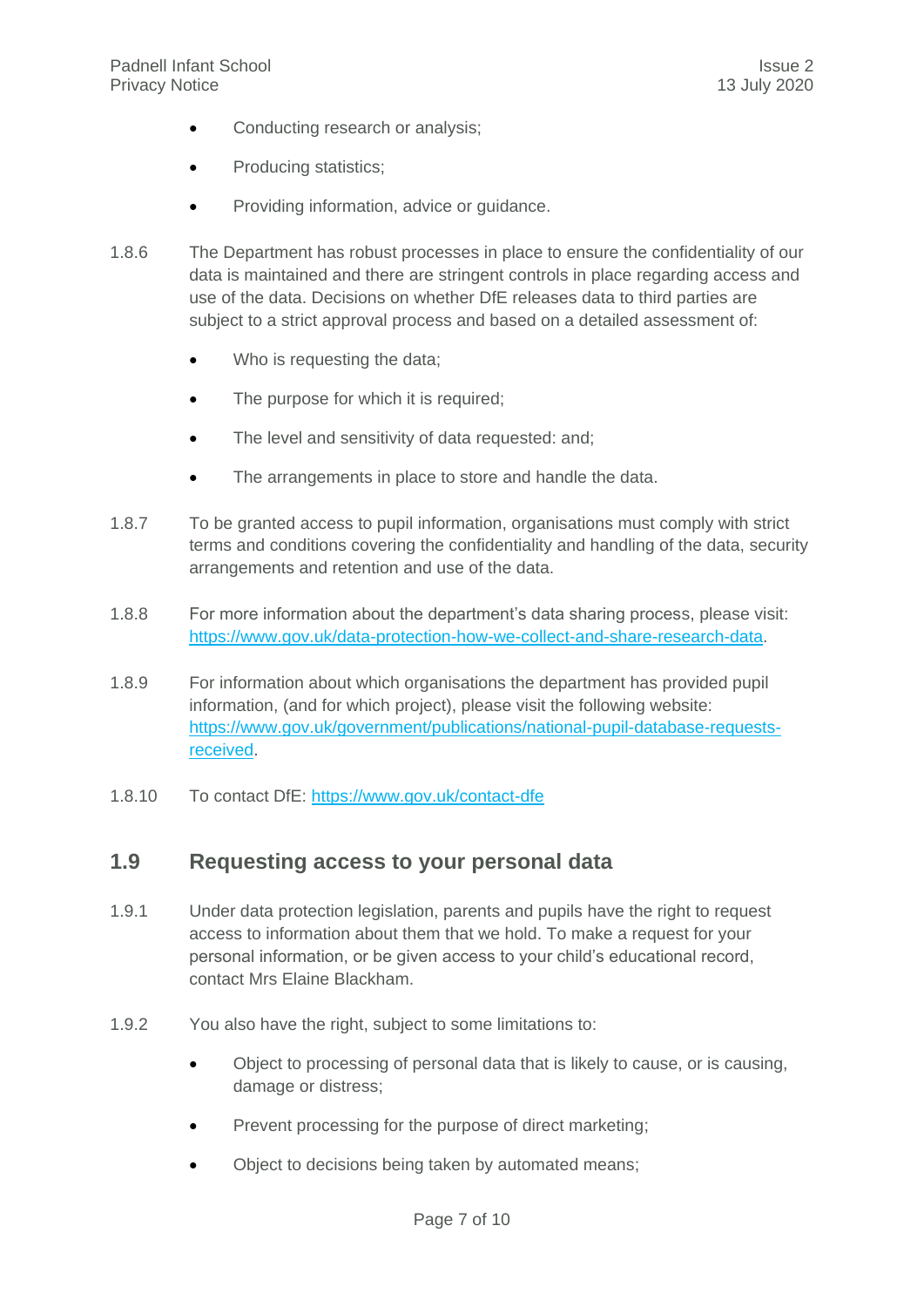- In certain circumstances, have inaccurate personal data rectified, blocked, erased or destroyed; and
- Claim compensation for damages caused by a breach of the Data Protection regulations.
- 1.9.3 If you have a concern about the way we are collecting or using your personal data, you should raise your concern with us in the first instance or directly to the Information Commissioner's Office at <https://ico.org.uk/concerns/>

#### <span id="page-7-0"></span>**1.10 Contact:**

1.10.1 If you would like to discuss anything in this privacy notice, please contact:

Elaine Blackham Padnell Infant School Padnell Avenue **Cowplain Waterlooville Hants** PO8 8DS 023 9226 3784 Email: [adminoffice@padnell-inf.hants.sch.uk](mailto:adminoffice@padnell-inf.hants.sch.uk)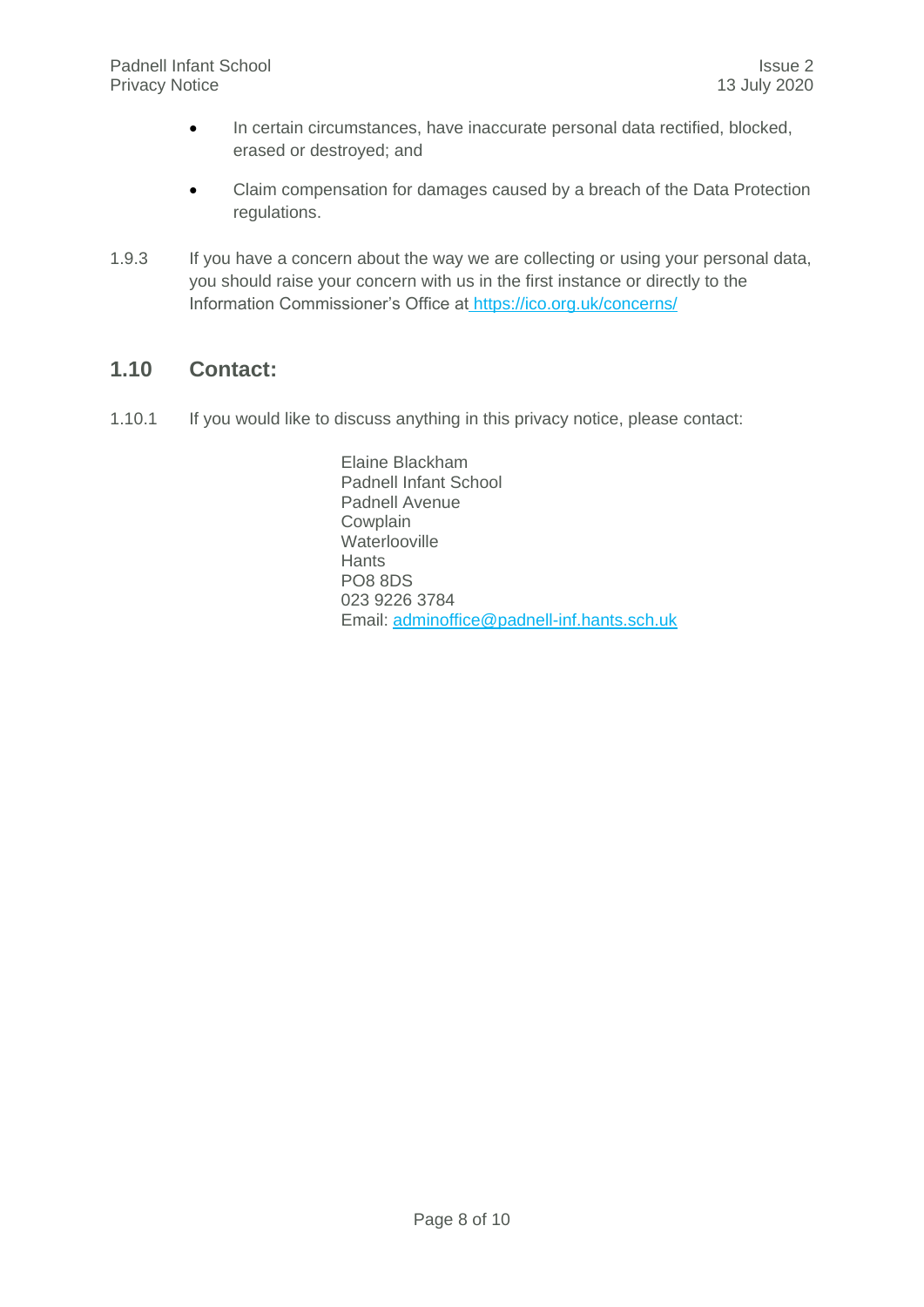## <span id="page-8-0"></span>**2 Appendix A - What are the lawful bases for processing?**

#### <span id="page-8-1"></span>**2.1 Article 6 – Personal Data**

- 2.1.1 The lawful bases for processing are set out in Article 6 of the GDPR. At least one of these must apply whenever you process personal data:
	- a. **Consent:** the individual has given clear consent for you to process their personal data for a specific purpose;
	- b. **Contract:** the processing is necessary for a contract you have with the individual, or because they have asked you to take specific steps before entering into a contract;
	- c. **Legal obligation:** the processing is necessary for you to comply with the law (not including contractual obligations);
	- d. **Vital interests:** the processing is necessary to protect someone's life;
	- e. **Public task:** the processing is necessary for you to perform a task in the public interest or for your official functions, and the task or function has a clear basis in law;
	- f. **Legitimate interests:** the processing is necessary for your legitimate interests or the legitimate interests of a third party unless there is a good reason to protect the individual's personal data which overrides those legitimate interests. (This cannot apply if you are a public authority processing data to perform your official tasks.)
- 2.1.2 Special category data is personal data which the GDPR says is more sensitive, and so needs more protection.
- 2.1.3 In order to lawfully process special category data, you must identify both a lawful basis under Article 6 above and a separate condition for processing special category data under Article 9. These do not have to be linked.

#### **Article 9 – Special Category Data**

- 2.1.4 Explicit consent to the processing of those personal data for one or more specified purposes:
	- a. Processing is necessary for the purposes of carrying out the obligations and exercising specific rights of the controller or of the data subject in the field of employment and social security and social protection law;